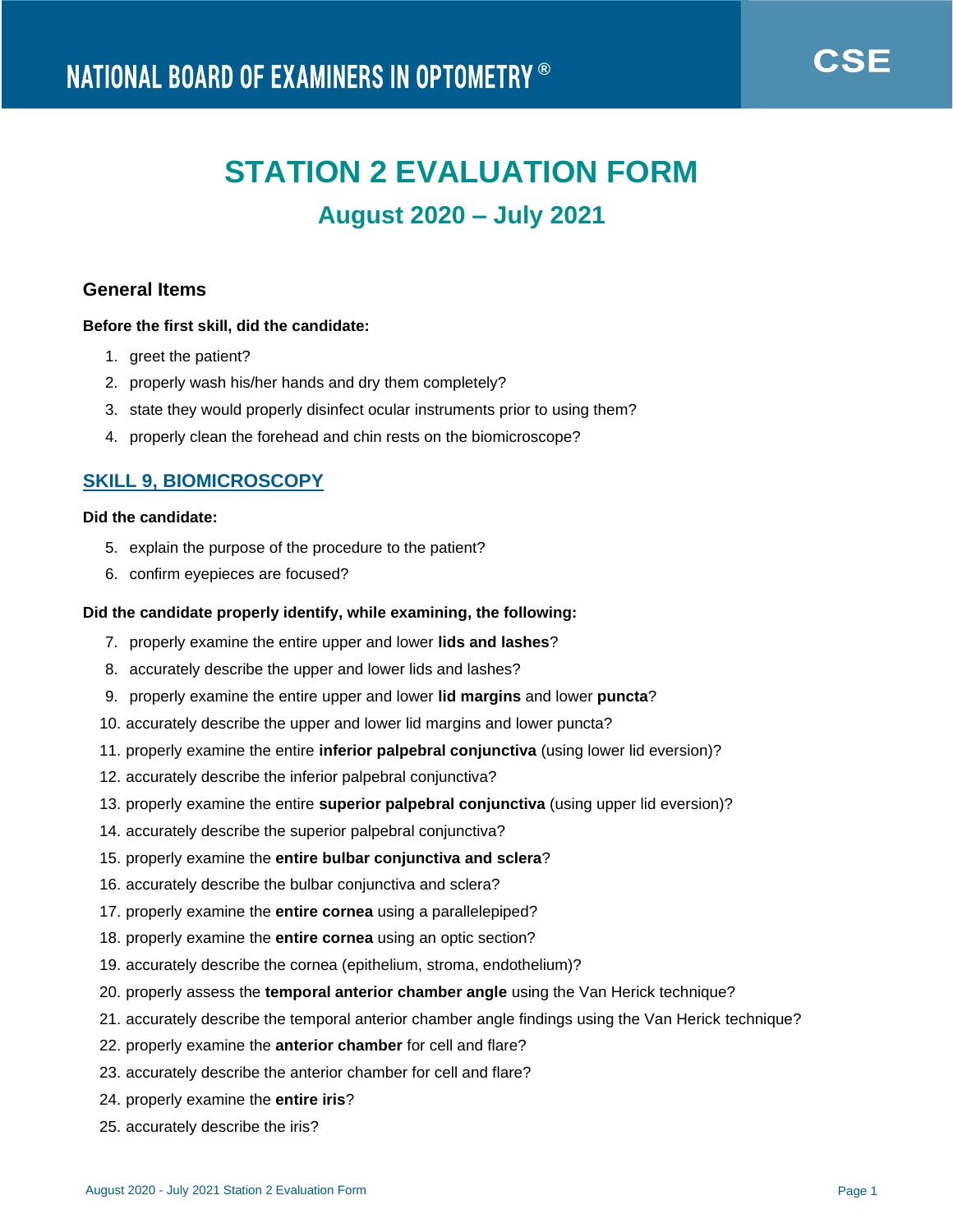- 26. properly perform transillumination of the **entire iris**?
- 27. accurately describe iris transillumination?
- 28. examine the **ocular tissues** in a smooth, logical sequence?
- 29. properly instruct the patient throughout the procedure?

## **SKILL 10, GOLDMANN APPLANATION TONOMETRY**

## **Did the candidate:**

- 30. explain the purpose of the procedure to the patient including the drop to be used?
- 31. instill appropriate anesthetic/fluorescein combo properly in one eye as indicated by the examiner?
- 32. adjust the biomicroscope illumination system properly?
- 33. provide proper instructions to the patient, including a fixation target?
- 34. assess and describe the cornea for staining prior to tonometry?
- 35. assess and describe the quality of the tear film prior to tonometry?
- 36. set the pressure on the probe at an appropriate level (8-12 mmHg)?
- 37. properly position the tonometer and align the probe?
- 38. applanate the cornea in a safe and efficient manner?
- 39. adjust the biomicroscope so that the fluorescein semicircular patterns are symmetrical and centered?
- 40. ensure the tonometer mires are of appropriate width?
- 41. properly align the tonometer mires?
- 42. safely retract the tonometer?
- 43. accurately state the obtained finding with time?
- 44. assess and accurately describe the cornea using the blue filter following tonometry?
- 45. perform the procedure in a smooth and logical sequence?
- 46. educate and explain the patient's IOP?

## **SKILL 11, 3-MIRROR GONIOSCOPY**

#### **Did the candidate:**

- 47. explain the purpose of the procedure to the patient including the drop to be used?
- 48. properly prepare the gonioscopy lens and instill anesthetic into the appropriate eye?
- 49. provide adequate instructions to the patient?
- 50. insert the gonioscopy lens in a safe and efficient manner?

## **Did the candidate:**

- 51. obtain and maintain a clear image of the entire **inferior quadrant** using the appropriate mirror?
- 52. accurately identify the inferior quadrant, the most posterior visible angle structure, and iris approach?
- 53. obtain and maintain a clear image of the entire **nasal quadrant** using the appropriate mirror?
- 54. accurately identify the nasal quadrant and the most posterior visible angle structure?
- 55. obtain and maintain a clear image of the entire **superior quadrant** using the appropriate mirror?
- 56. accurately identify the superior quadrant and the most posterior visible angle structure?
- 57. obtain and maintain a clear image of the entire **temporal quadrant** using the appropriate mirror?
- 58. accurately identify the temporal quadrant and the most posterior visible angle structure?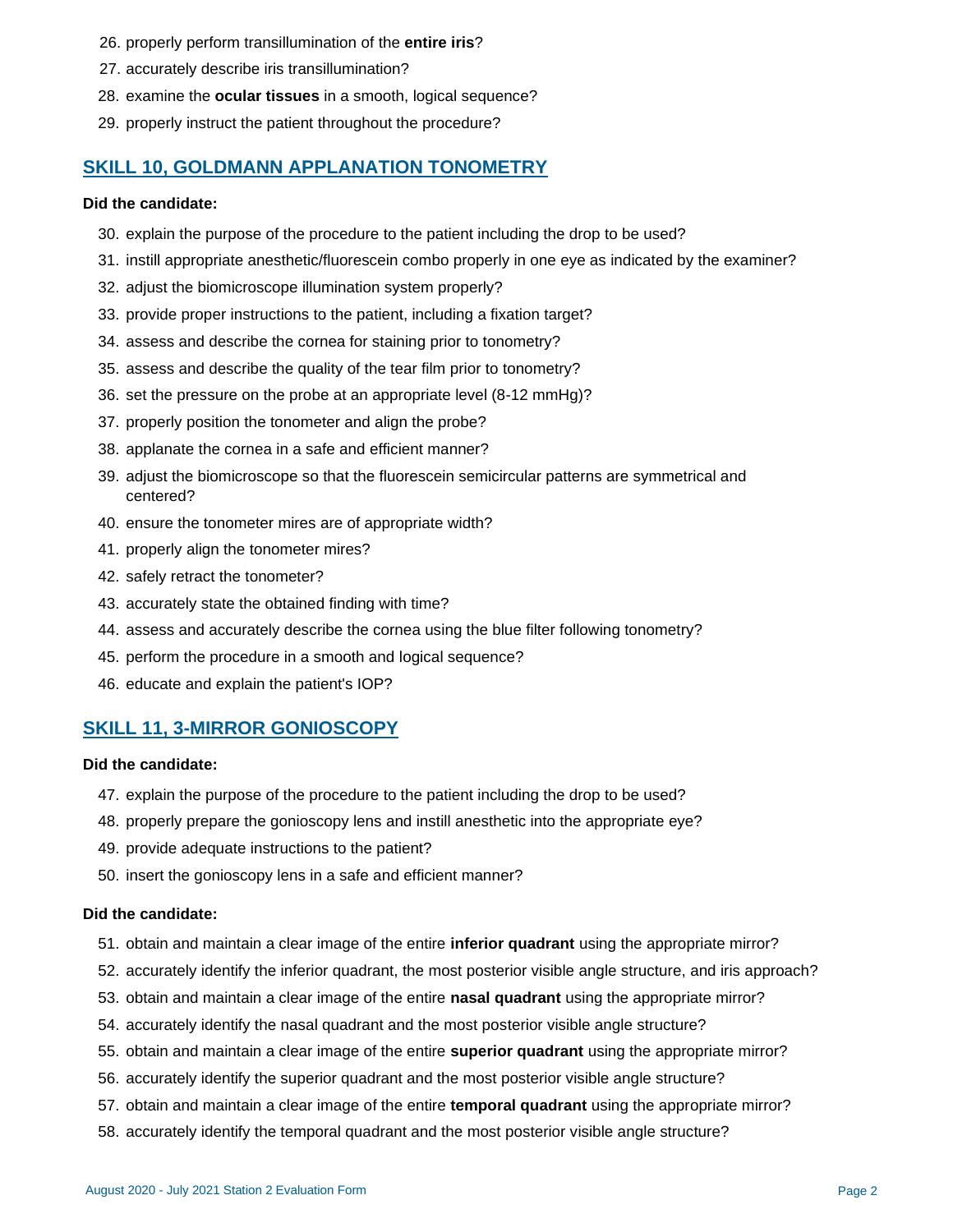## **Did the candidate:**

- 59. maintain control of the gonioscopy lens at all times?
- 60. remove the gonioscopy lens in a safe and efficient manner?
- 61. assess and accurately describe the corneal integrity without staining at the conclusion of the procedure?
- 62. perform the procedure in a smooth and logical sequence?

## **SKILL 12, COLLAGEN IMPLANT INSERTION AND REMOVAL**

#### **Did the candidate:**

- 63. explain the purpose of the procedure to the patient?
- 64. prepare the biomicroscope properly (set up illumination system, magnification)?
- 65. properly grasp and manipulate the implant prior to insertion without contaminating the implant?
- 66. instruct the patient regarding eye fixation?
- 67. insert half of the implant into the inferior punctum in a safe and efficient manner?
- 68. hold the implant in the punctum for 1-2 seconds before removing?
- 69. after removing the implant, accurately describe to the examiner how the implant should be moved into the horizontal canaliculus?
- 70. perform the procedure in a smooth and logical sequence?

## **SKILL 13, SOFT AND GP CONTACT LENS INSERTION, EVALUATION, AND REMOVAL**

#### **Did the candidate:**

- 71. explain the purpose of the procedure to the patient?
- 72. properly wash his/her hands and dry them completely?

## **With respect to SCL preparation, did the candidate:**

- 73. inspect the soft contact lens for any damage and describe its condition?
- 74. accurately determine and state whether the soft contact lens is inside-out?

#### **With respect to SCL insertion, did the candidate:**

- 75. instruct the patient regarding eye fixation for inserting the soft contact lens?
- 76. immobilize the patient's lids properly without patient discomfort?
- 77. insert the soft contact lens properly?
- 78. release the lid properly after the soft contact lens insertion?
- 79. instruct the patient properly after completing the soft contact lens insertion?

#### **With respect to GPCL preparation, did the candidate:**

- 80. inspect the GP contact lens for any damage and describe its condition?
- 81. apply an appropriate GP rewetting solution to prepare the GP contact lens for insertion?

#### **With respect to GPCL insertion, did the candidate:**

- 82. instruct the patient regarding eye fixation for inserting the GP contact lens?
- 83. immobilize the patient's lids properly without patient discomfort?
- 84. insert the GP CL properly (without the use of any additional anesthetic)?
- 85. instruct the patient properly after completing GP CL insertion?